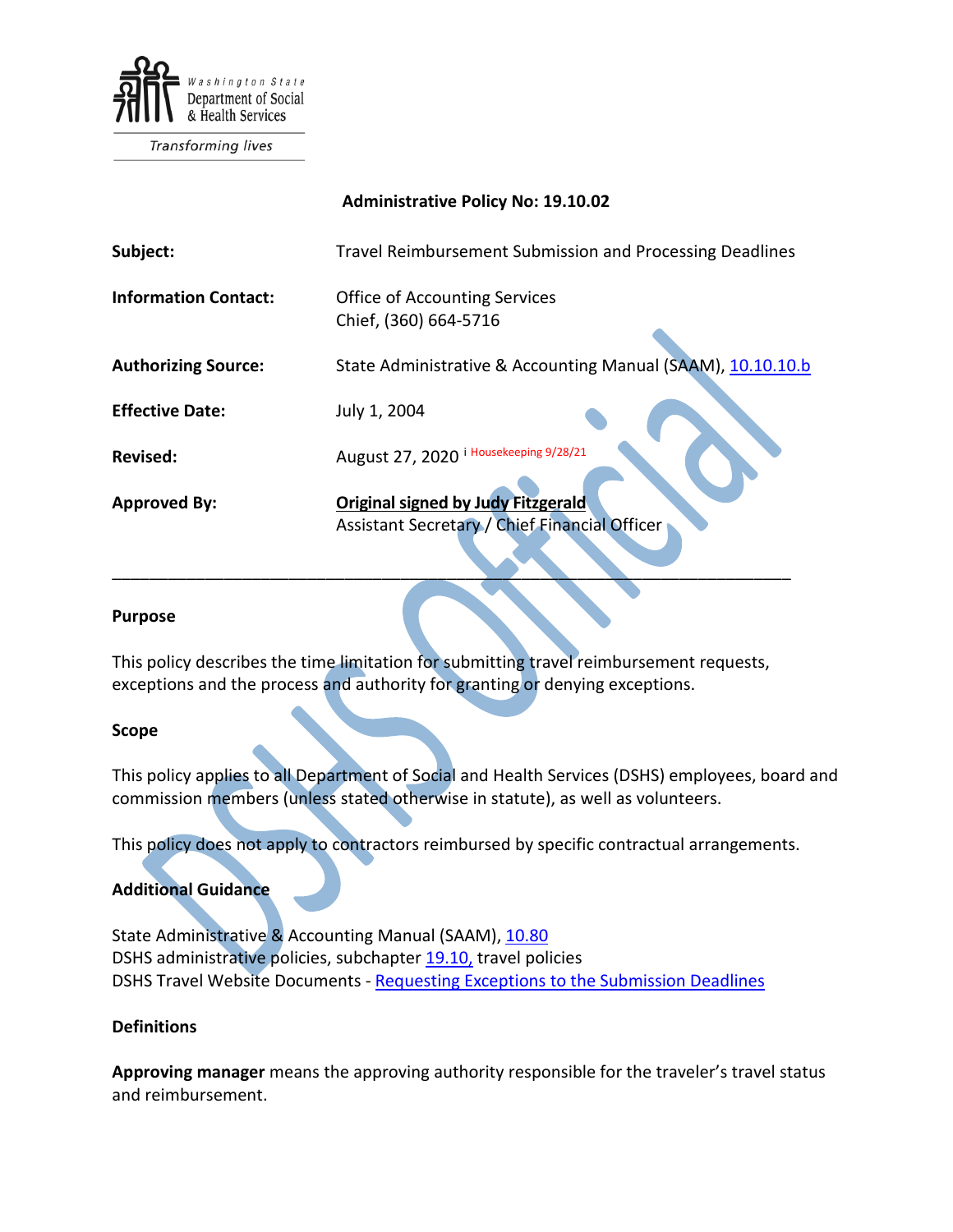Administrative Policy No. 19.10.02 August 27, 2020 Page 2

**Reimbursement request** means the request for travel reimbursement that is submitted using the travel and expense management system (TEMS).

**Travel unit** means the unit within the office of accounting services that is responsible for reviewing and processing all TEMS requests that have been approved to fiscal.

**Travel and expenses management system (TEMS)** means the software program used to process reimbursement requests and travel advances.

**Traveler** means a person in travel status who is on official state business. **Policy**

**A. The initial travel reimbursement request must be submitted through TEMS to the traveler's approving manager within three calendar months from the last day of the month the first travel expense is incurred, except travel expenses incurred in the month of June. Travel expenses incurred in the month of June must be submitted within two calendar months to accommodate fiscal year close.** 

The table below lists the month of travel, along with the last day reimbursement requests must be submitted to the traveler's approving manager. When the last day for submission falls on a holiday or weekend, the reimbursement request must be submitted by the last business day prior to the holiday or weekend.

|          | <b>Travel Month</b> | Last day for Submission            |
|----------|---------------------|------------------------------------|
|          | January             | April 30th                         |
|          | February            | May 31st                           |
|          | <b>March</b>        | June 30th                          |
|          | <b>April</b>        | July 31st                          |
|          | May                 | August 31st                        |
| June     |                     | August 31st                        |
|          |                     | (to accommodate fiscal year close) |
|          | July                | October 31st                       |
|          | August              | November 30th                      |
|          | September           | December 31st                      |
|          | October             | January 31st                       |
| November |                     | February 28th                      |
|          | December            | March 31st                         |

- **B. To reduce agency processing costs, travelers are encouraged to delay submitting a travel reimbursement request until the total reimbursement exceeds \$100; however, travelers must still comply with the submission deadlines above.**
- **C. Exceptions to the submission deadline are limited to the following circumstances:**